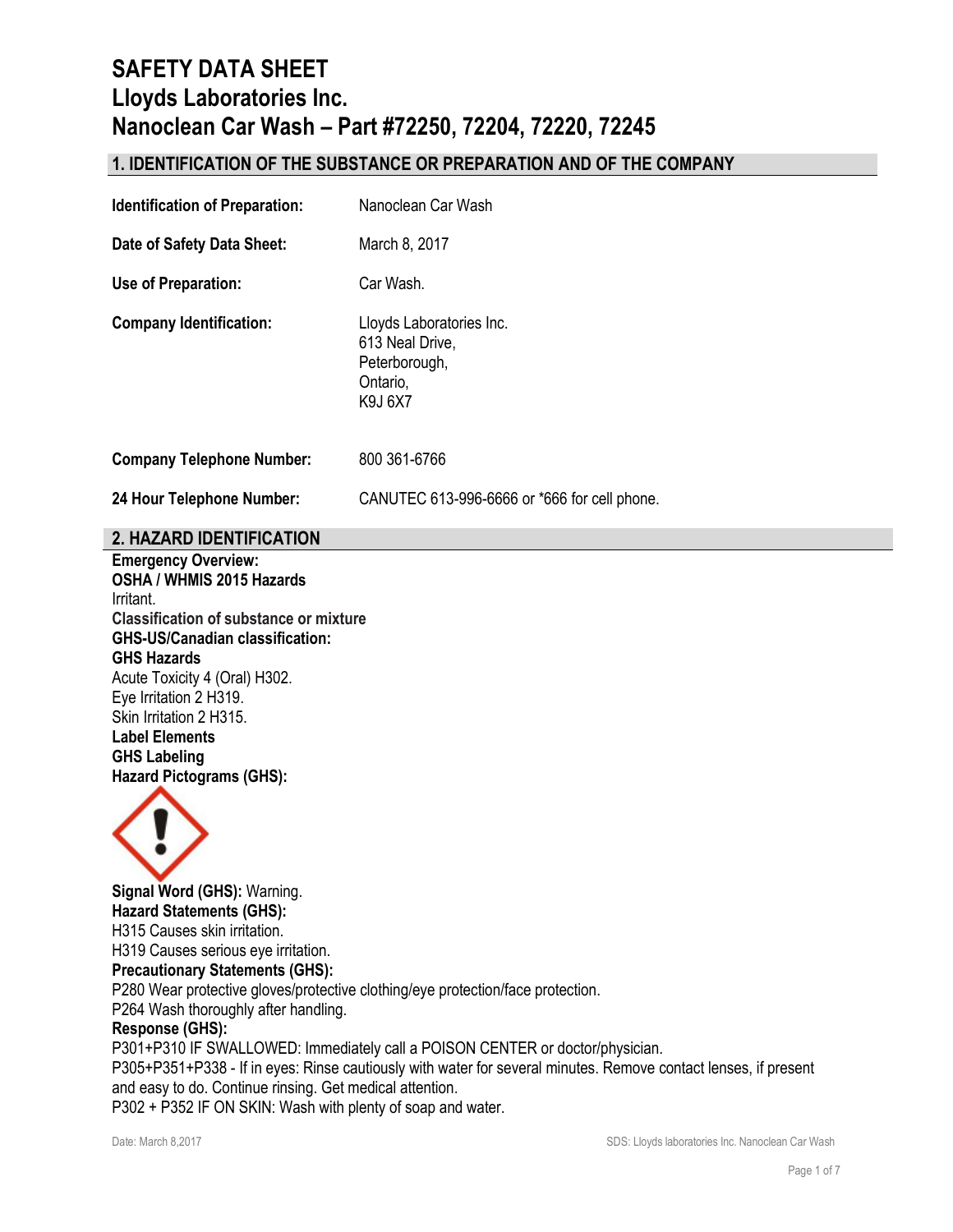# **3. COMPOSITION / INFORMATION ON INGREDIENTS**

**Chemical Description:** Chemical Blend.

| Ingredient                     | CAS#       | $%$ by<br>Wt | <b>Classification</b>              |
|--------------------------------|------------|--------------|------------------------------------|
| Sodium salt of dodecyl benzene | 27176-87-0 | $15 - 35$    | Skin Irritation Category 2A - H315 |
| sulphonic acid                 |            |              | Eye Damage Category 1 - H318       |
| Sodium Laureth Sulphate        | 68891-38-3 | 1-5          | Skin Irritation Category 2 A-H315  |
|                                |            |              | Eye Damage Category 1 - H318       |

| <b>4. FIRST AID MEASURES</b> |                                                                                                                                                                                   |
|------------------------------|-----------------------------------------------------------------------------------------------------------------------------------------------------------------------------------|
| Inhalation:                  | Remove to fresh air. If symptoms persist consult physician.                                                                                                                       |
| <b>Eye Contact:</b>          | Remove contacts. Flush with water for at least 20 minutes, occasionally lifting the upper and<br>lower eyelids. Repeat if required. If irritation persists get medical attention. |
| <b>Skin Contact:</b>         | Thoroughly wash exposed skin with soap and water. Remove any contaminated clothing<br>and wash before reuse.                                                                      |
| Ingestion:                   | Wash out mouth with water. Drink plenty of water. Do not induce vomiting unless directed by<br>medical personnel. Never give anything to an unconscious person. Get medical aid.  |
| <b>Notes to Physician:</b>   | Treatment based on judgment of attending physician.                                                                                                                               |

### **5. FIRE FIGHTING MEASURES**

As per surrounding fire.

| Suitable extinguishing media:   |                                                                               |
|---------------------------------|-------------------------------------------------------------------------------|
| Unsuitable extinguishing media: | No information available.                                                     |
| Special exposure hazards:       | Fire or excessive heat may produce hazardous decomposition products.          |
| Special safety equipment:       | Self-contained positive pressure breathing apparatus and protective clothing. |
| Fire and explosion:             | Not flammable. Not an explosive hazard.                                       |
| <b>Further information:</b>     | Keep containers and surrounding cool with water spray.                        |

# **6. ACCIDENTAL RELEASE MEASURES**

**Personal Precautions, Protective Equipment and Emergency Procedures**

**General Measures:** Do not get in eyes, on skin, or on clothing. Do not breathe mist. **For Non-Emergency Personnel**

**Protective Equipment:** Use appropriate personal protection equipment (PPE).

**Emergency Procedures:** Evacuate unnecessary personnel.

**For Emergency Personnel**

Protective Equipment: Equip cleanup crew with proper protection.

**Emergency Procedures:** Ventilate area.

**Environmental Precautions**

Prevent entry to sewers and public waters.

### **Methods and Material for Containment and Cleaning Up**

**For Containment:** Contain any spills with dikes to prevent migration and entry into sewers or streams.

**Methods for Cleaning Up:** Clear up spills immediately by sweeping up and dispose of waste safely.

**Reference to Other Sections:** See Heading 8. Exposure controls and personal protection.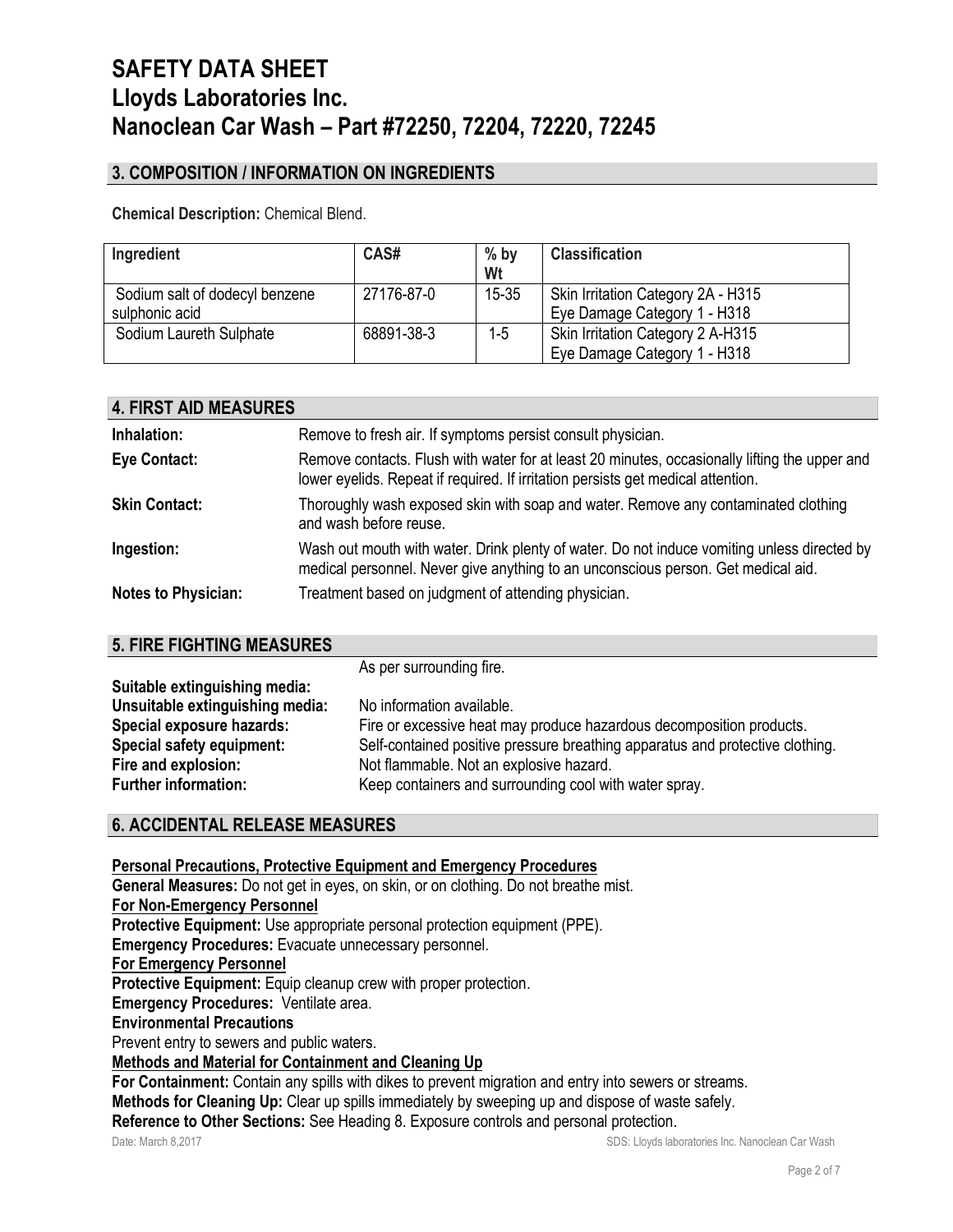### **7. HANDLING AND STORAGE**

#### **Precautions for safe handling:**

Ensure good ventilation/exhaustion at the workplace. Prevent formation of mist. **Information about fire - and explosion protection:** Keep respiratory protective device available. No special measures required. **Conditions for safe storage, including any incompatibilities Storage: Requirements to be met by storerooms and receptacles:** Store in a cool location. **Information about storage in one common storage facility:** Do not store together with acid products. Store away from reducing agents. Store away from foodstuffs. **Further information about storage conditions:** Store in cool, dry conditions in well sealed receptacles. Store receptacle in a well ventilated area. Keep container tightly sealed. **Specific end use(s):** No further relevant information available.

## **8. EXPOSURE CONTROLS / PERSONAL PROTECTION**

|                                | Use local exhaust or dilution ventilation.                                                             |
|--------------------------------|--------------------------------------------------------------------------------------------------------|
| <b>Respiratory protection:</b> |                                                                                                        |
| Hand protection:               | Chemical resistant gloves.                                                                             |
| Eye protection:                | Safety goggles.                                                                                        |
| <b>Skin protection:</b>        | Use body-covering clothing.                                                                            |
| <b>Working hygiene:</b>        | Take usual precautions when handling. Workers should wash hands before<br>eating, drinking or smoking. |
| <b>Exposure Guidelines:</b>    |                                                                                                        |

None.

Source Material **TWA ppm** TWA mg/m<sup>3</sup> STEL ppm STEL mg/m<sup>3</sup>

#### **9. PHYSICAL AND CHEMICAL PROPERTIES Physical and Chemical Properties**

| <b>Physical State</b><br>Appearance<br>Colour<br>Property                                   | Liquid.<br>Clear.<br>Pink.<br><b>Values</b>                                  | <b>Odour</b><br><b>Odour Threshold</b><br><b>Remarks/Method</b> | Cherry.<br>No data available.                   |
|---------------------------------------------------------------------------------------------|------------------------------------------------------------------------------|-----------------------------------------------------------------|-------------------------------------------------|
| pH 1 %<br><b>Melting/Freezing Point</b><br><b>Boiling Point/Range</b><br><b>Flash Point</b> | $6.5 - 7.5$ .<br>No data available.<br>No data available.<br>Not applicable. | None known.<br>None known.<br>None known.<br>None known.        |                                                 |
| Date: March 8 2017                                                                          |                                                                              |                                                                 | SDS: Hoyds laboratories Inc. Nanoclean Car Wash |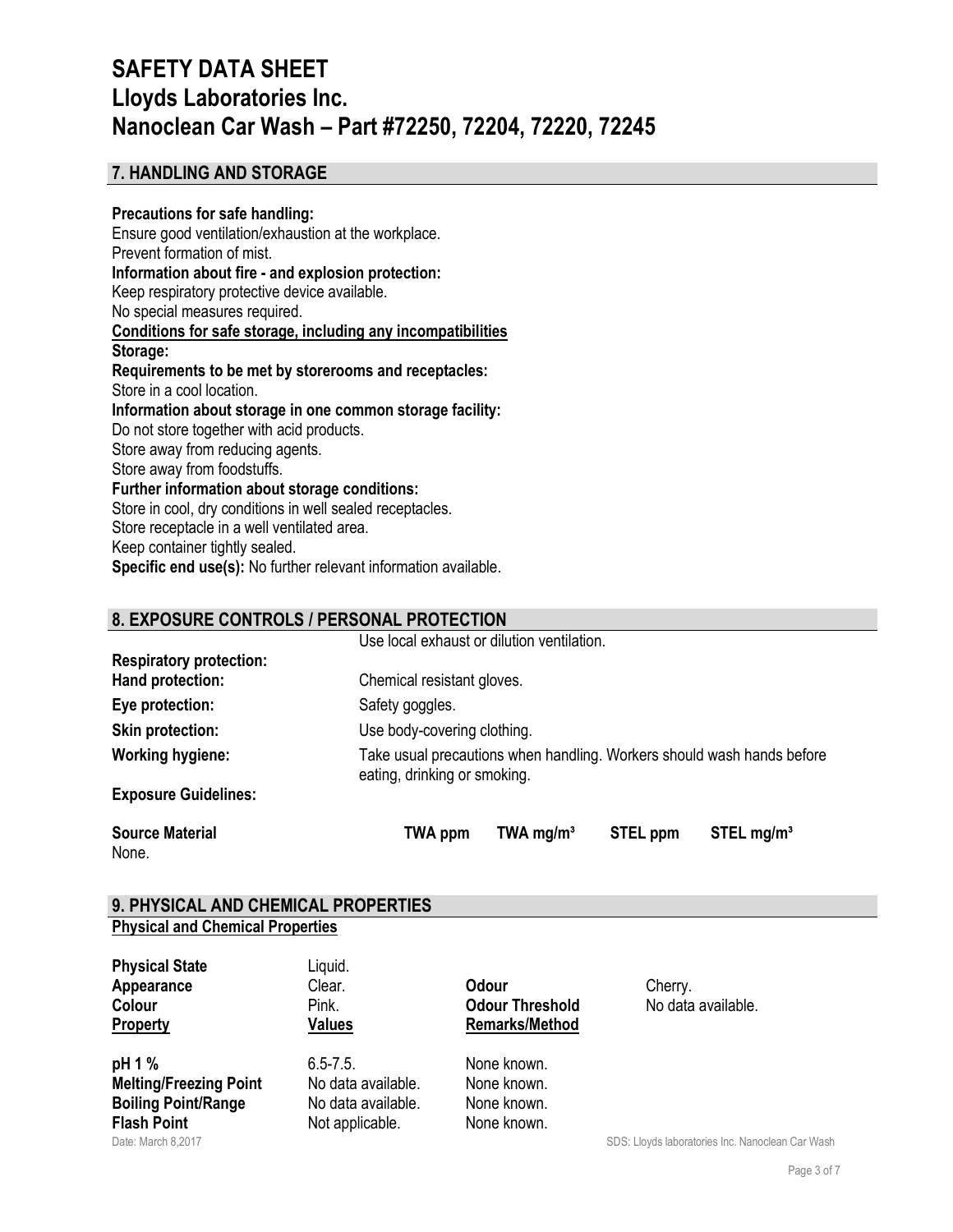| <b>Evaporation Rate</b><br>Flammability (solid, gas)<br><b>Flammability Limit in Air:</b> | No data available.<br>Not flammable. | None known.<br>None known. |
|-------------------------------------------------------------------------------------------|--------------------------------------|----------------------------|
| <b>Upper Limit</b>                                                                        | No data available.                   | None known.                |
| <b>Lower Limit</b>                                                                        | No data available.                   | None known.                |
| <b>Vapour Pressure</b>                                                                    | No data available.                   | None known.                |
| Vapour density                                                                            | No data available.                   | None known.                |
| <b>Specific Gravity</b>                                                                   | 1.0-1.01 g/cm3.                      |                            |
| <b>Water Solubility</b>                                                                   | Soluble in water.                    | None known.                |
| <b>Solubility Other Solvents</b>                                                          | No data available.                   | None known.                |
| <b>Partition Coefficient:</b>                                                             |                                      |                            |
| n-octanol/water                                                                           | No data available.                   | None known.                |
| <b>Autoignition temperature</b>                                                           | No data available.                   | None known.                |
| <b>Decomposition</b>                                                                      | No data available.                   | None known.                |
| <b>Temperature</b>                                                                        |                                      |                            |
| <b>Kinematic Viscosity</b>                                                                | No data available.                   | None known.                |
| <b>Dynamic Viscosity</b>                                                                  | No data available.                   | None known.                |
| <b>Explosive Properties</b>                                                               | No data available.                   | None known.                |
| <b>Oxidizing Properties</b>                                                               | No date available.                   | None known.                |
| <b>Other Properties:</b>                                                                  |                                      |                            |
| <b>Softening Point</b>                                                                    | No data available.                   |                            |
| <b>VOC Content %</b>                                                                      | No data available.                   |                            |
| <b>Particle Size</b>                                                                      | No data available.                   |                            |

### **10. STABILITY AND REACTIVITY**

**Particle Size Distribution** No data available.

| <b>Reactivity:</b><br><b>Chemical stability:</b>     | Stable at normal ambient temperature and pressure.<br>No decomposition if stored and applied as directed.                     |
|------------------------------------------------------|-------------------------------------------------------------------------------------------------------------------------------|
| <b>Thermal decomposition/conditions</b><br>to avoid: | Stable under normal conditions.                                                                                               |
| <b>Possibility of hazardous reactions:</b>           | Reacts with acids. Reacts with reducing and oxidizing agents.                                                                 |
| <b>Conditions to avoid:</b>                          | Store away from reducing agents, water, acids, and acid salts of heavy metals,<br>organic materials and flammable substances. |
| Hazardous decomposition products:                    | Acids, oxidizing and reducing agents.                                                                                         |
| <b>Materials to avoid:</b>                           | Oxides of carbon.                                                                                                             |
| Hazardous polymerization:                            | Will not occur.                                                                                                               |

### **11. TOXICOLOGICAL INFORMATION**

Date: March 8,2017 SDS: Lloyds laboratories Inc. Nanoclean Car Wash **Information on toxicological effects Acute toxicity: LD/LC50 values relevant for classification: Routes of Entry** Inhalation, ingestion, eye or skin. **Sodium salt of dodecyl benzene sulphonic acid CAS # 27176-87-0 :** LD50 (Oral) Rat: > 2,000 mg/kg. LD50 (Dermal) Rabbit: > 2,000 mg/kg. **Carcinogenicity:**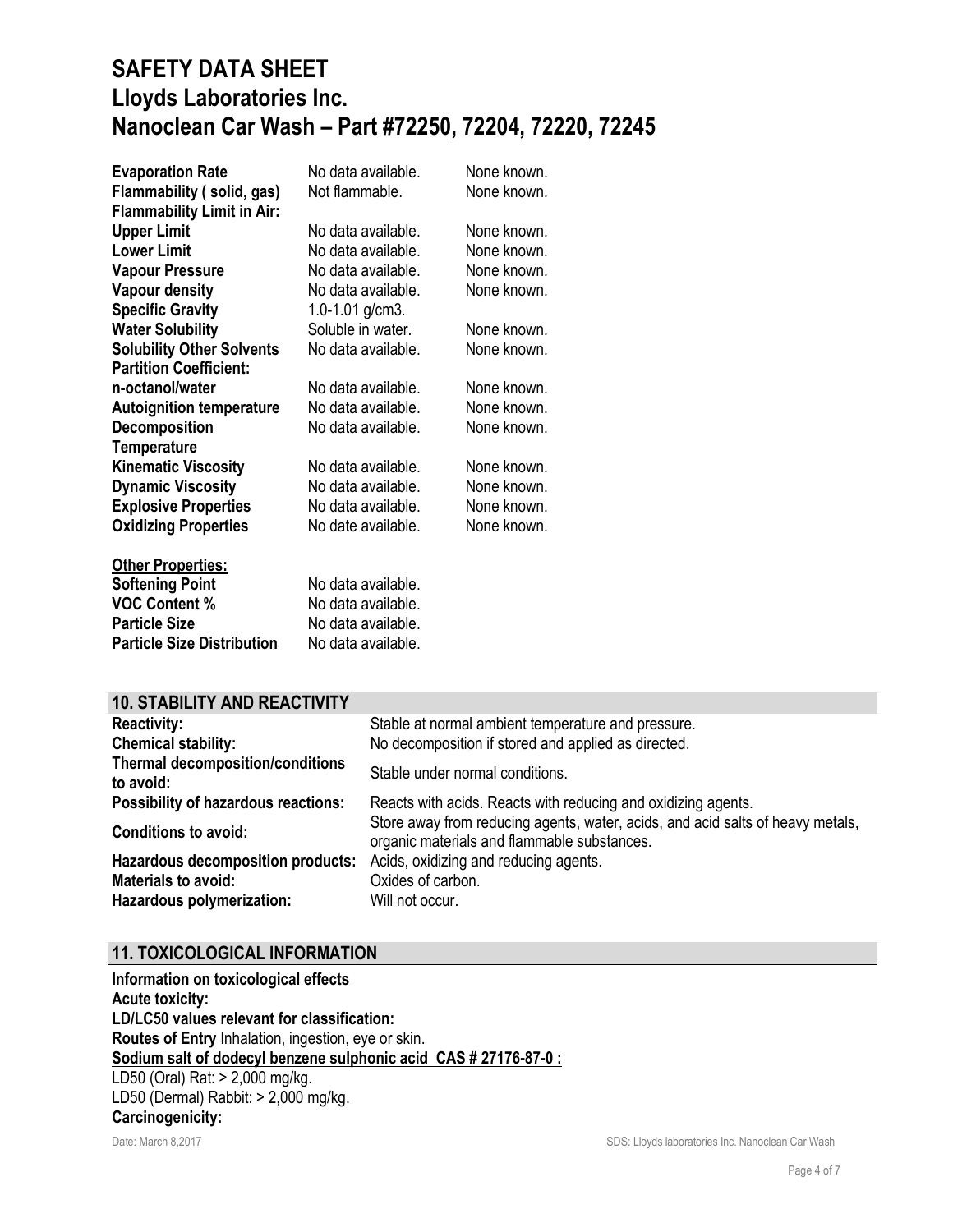**Chemical Name ACGIH IARC NTP OSHA** Not classified. **IARC: (International Agency for Research on Cancer)** No ingredients listed. **Chronic Effects: Mutagenicity:** No evidence of a mutagenic effect. **Teratogenicity:** No evidence of a teratogenic effect (birth defect). **Sensitization:** No evidence of a sensitization effect. **Reproductive:** No evidence of negative reproductive effects. **Target Organ Effects: Acute:** No information available.

# **12. ECOLOGICAL INFORMATION**

| Toxicity:                             | Not classified.                                                                                               |
|---------------------------------------|---------------------------------------------------------------------------------------------------------------|
| <b>Persistence and Degradability:</b> | Not available.                                                                                                |
| <b>Bioaccumulative Potential:</b>     | Not available.                                                                                                |
| <b>Mobility in Soil:</b>              | Not available.                                                                                                |
| <b>Other Adverse Effects:</b>         |                                                                                                               |
| <b>Other Information:</b>             | Avoid release to the environment.<br>All of the organic components of this product are readily biodegradable. |

### **13. DISPOSAL**

**Waste Disposal Recommendations:** Dispose of waste material in accordance with all local, regional, national, and international regulations.

**Ecology – Waste Materials:** Avoid release to the environment.

### **14. TRANSPORTATION INFORMATION**

**U.S. Department of Transportation (DOT): Not Regulated. Canadian TDG (Road & Rail): Not Regulated. Water Transportation (IMO): Not Regulated. Air Transportation (IATA): Not Regulated.**

### **15. REGULATION**

**Occupational Health & Safety Regulations: WHMIS Classification:** Class D - Division 2B.



**OSHA & WHMIS:** MSDS prepared pursuant to the Hazard Communication Standard (CFR29 1910.1200) and Canadian WHMIS regulations (Controlled Products Regulations under the Hazardous Products Act).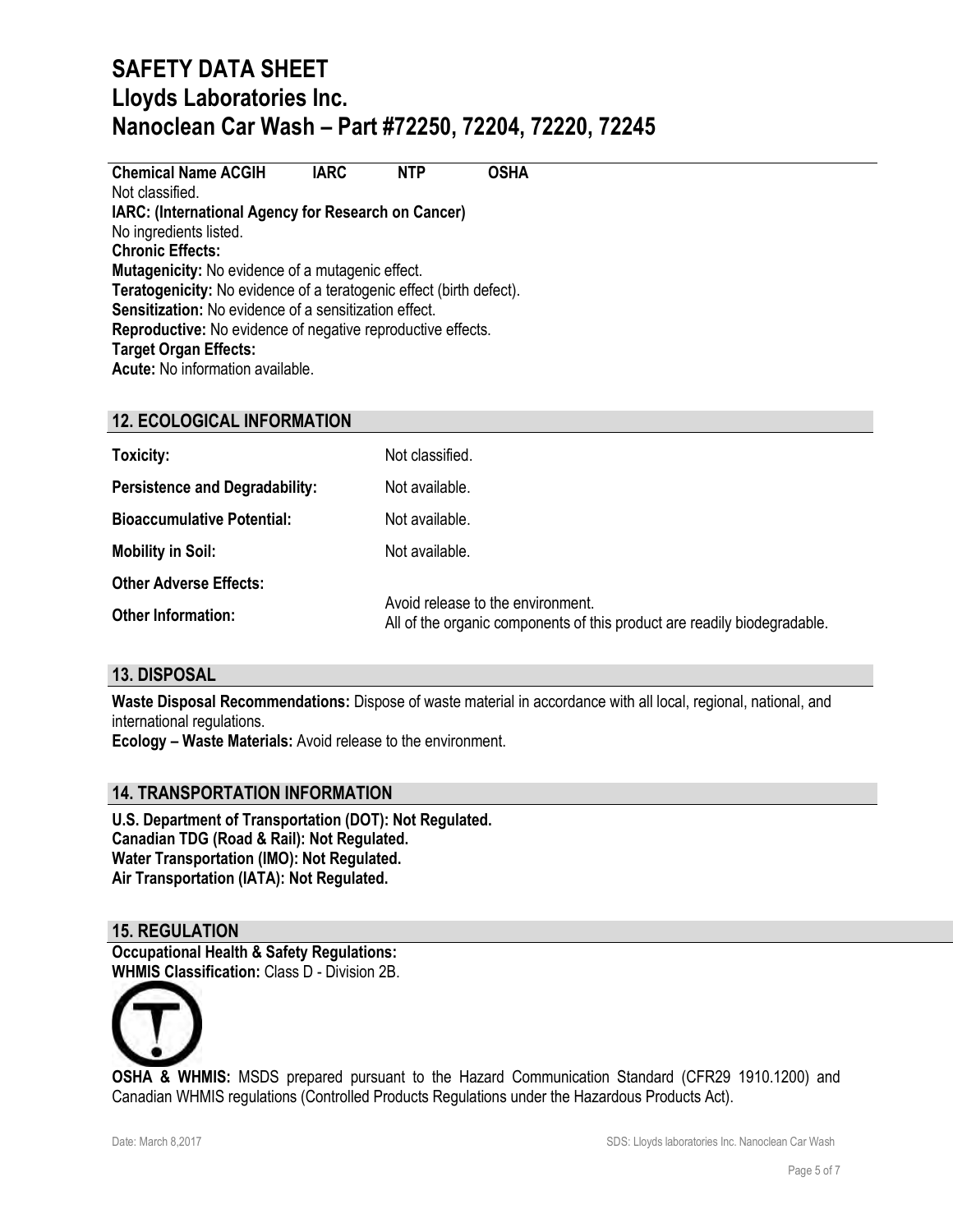| <b>International Inventories</b> |           |
|----------------------------------|-----------|
| TSCA                             |           |
| <b>DSL/NDSL</b>                  |           |
| <b>EINECS/ELINCS</b>             | Complies. |
| <b>ENCS</b>                      | Complies. |
| <b>IECSC</b>                     | Complies. |
| <b>KECL</b>                      |           |
| <b>PICCS</b>                     |           |
| <b>AICS</b>                      | Complies. |

**Legend:** 

**TSCA** - All components of this product are listed or are exempt or excluded from listing on the United States Toxic Substances Control Act Section 8(b) Inventory.

**DSL/NDSL** - Canadian Domestic Substances List/Non-Domestic Substances List.

**EINECS/ELINCS** - European Inventory of Existing Commercial Chemical Substances/EU List of Notified Chemical Substances.

**ENCS** - Japan Existing and New Chemical Substances.

**IECSC** - China Inventory of Existing Chemical Substances.

**KECL** - Korean Existing and Evaluated Chemical Substances.

**PICCS** - Philippines Inventory of Chemicals and Chemical Substances.

**AICS** - Australian Inventory of Chemical Substances.

#### **California Proposition 65**

This product does not contain any Proposition 65 chemicals.

### **HMIS III Rating**:

Health: 1 Slight Hazard - Irritation or minor reversible injury possible.

Flammability: 0 Minimal Hazard.

Physical: 0 Minimal Hazard.

Personal Protection: B

SDS US (GHS HazCom 2012) SDS Canada (GHS WHMIS 2015).

### **16. OTHER INFORMATION**

**Prepared By:** Technical Department

**Issuing Date:** March 8, 2017

#### **Disclaimer:**

The manufacturer warrants that this product conforms to its standard specification when used according to direction. To the best of our knowledge the information contained herein is accurate. However we do not assume accuracy or completeness of the information contained herein.